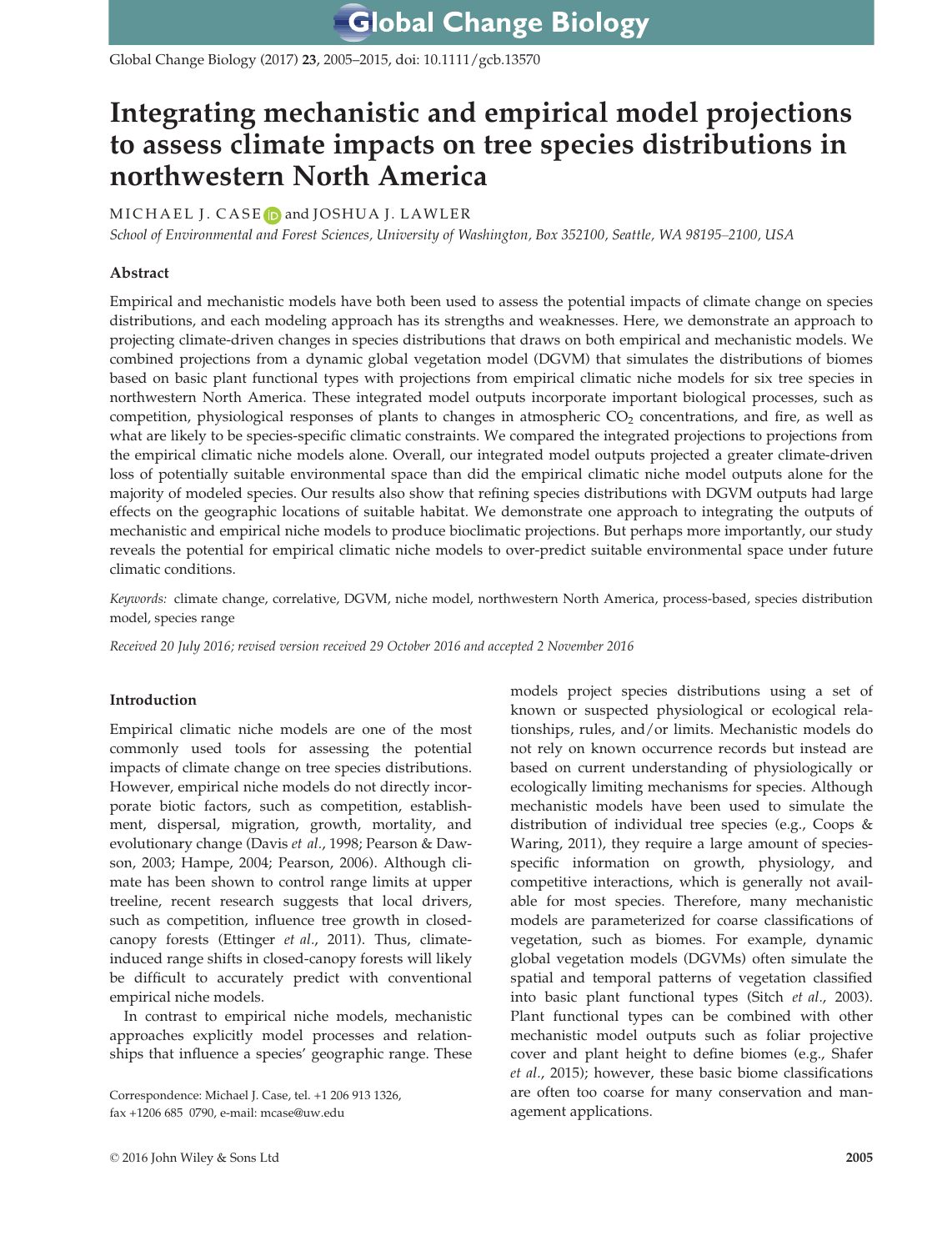Given some of the inherent weaknesses of both empirical and mechanistic models, recent studies have begun to integrate the two modeling approaches (Buckley et al., 2010; Dormann et al., 2012; Higgins et al., 2012). For trees in North America, some have combined empirical habitat suitability models with 1) dispersal models to examine the possible colonization of new suitable habitat (e.g., Iverson et al., 2004; McKenney et al., 2007, 2011; Meier et al., 2012), 2) modification factors that incorporate known species attributes to assess potential responses to new climatic conditions and disturbance regimes (e.g., Iverson et al., 2011; Matthews et al., 2011), 3) landscape and population modeling (Hannah et al., 2008), and 4) physiology-based growth models (Coops et al., 2009). Model projections can differ greatly when specific mechanisms are incorporated into simpler empirical niche models. For example, tree species distributions in the Pacific Northwest were projected to contract and shift northward by roughly 330 km under a no-dispersal scenario and by approximately 700 km under a full-dispersal scenario (McKenney et al., 2007, 2011). However, these regional modeling approaches do not address the dynamic processes such as competition among species or the direct and indirect effects of  $CO<sub>2</sub>$  enrichment.

Here, we combine the strengths of both empirical climatic niche models and mechanistic models by integrating projections from a DGVM that simulates the distribution of biomes based on plant physiology, interactions between plant functional types, the effects of  $CO<sub>2</sub>$  enrichment, and fire, with empirical niche models for six tree species in northwestern North America. The six species included Pacific silver fir (Abies amabilis), grand fir (Abies grandis), subalpine larch (Larix lyallii), western larch (Larix occidentalis), Pacific yew (Taxus brevifolia), and western redcedar (Thuja plicata). Hereafter, we refer to the two sets of model projections as 'unrefined' and 'refined' niche model projections. The unrefined projections define the future locations of the climatic conditions in which the species is found today (and thus areas that are likely to be climatically suitable), whereas the refined projections define the areas that are likely to be climatically suitable in the future and, given the effects of soils, interactions between plant functional types, the effects of  $CO<sub>2</sub>$  enrichment, and fire, will likely support the plant functional type to which the species belongs. We then compared the refined and unrefined niche model projections to explore the impact of integrating empirical and mechanistic model outputs on projected climateinduced range shifts.

#### Materials and methods

#### General modeling approach

We first determined which of the biome types predicted by the DGVM were likely to be suitable for each of the six tree species (Table 1). This selection of relevant biomes was based on habitat associations and associated forest cover (Table S4; Burns & Honkala, 1990). Although the selection of relevant biomes was largely intuitive and informed by known ecology, nonetheless, it involved some degree of subjectivity. Thus, we explored the impact of biome selection on our results for Pacific silver fir, one of the six species with less overlap between the digital range map and our selected biomes (see Supporting Information). After selecting the relevant biomes for each of the species, we intersected digital tree species range maps with the identified suitable DGVM biomes and used the area of overlap as a map of the current distribution for each species (Fig. S1).

After overlaying all relevant biomes, on average, current mapped ranges were reduced by about 30% in area (i.e., there was 70% overlap in the mapped range and the relevant biomes; Table 1, Fig. S1). However, this reduction varied substantially across species with 59% overlap between the original distribution of western redcedar and the cool forest and coastal cool forest biomes and 90% overlap between the original distribution of subalpine larch and the 1) cold forest, 2) cool forest, 3) cold open forest/woodland, and 4) cool open forest/woodland biomes (see Table 1). The degree that our selected DGVM biomes matched with individual species was dependent on multiple factors, such as how narrow an individual tree species' climatic breadth is and how well the coarse resolution range maps reflect the actual presence of tree species in a given location. We then built empirical niche models using these modified maps of the current species distributions (Fig. 1).

To project changes in potential future species distributions, we first produced future projections by applying the niche models to five future climate projections. We then intersected these future niche projections with the projections of the relevant future biomes from the DGVM (Fig. 1). These areas of intersection are places where the mechanistic DGVM predicts that the basic plant functional type to which the species belongs should be able to exist (given soil types, the effects of increased  $CO<sub>2</sub>$  concentrations, interactions with other basic plant functional types, and fire) and where the climate is likely to be suitable for the species.

To assess the effect of integrating DGVM biomes with future species distributions, we compared the percentage of each species distribution that was projected to be stable, to expand, and to contract before and after future biomes were intersected. We considered a portion of the range to be stable if it was projected to be suitable both currently and in the future. Expansion was defined as areas that were projected to become newly suitable in the future and areas of contraction were defined as places that were projected to become unsuitable in the future.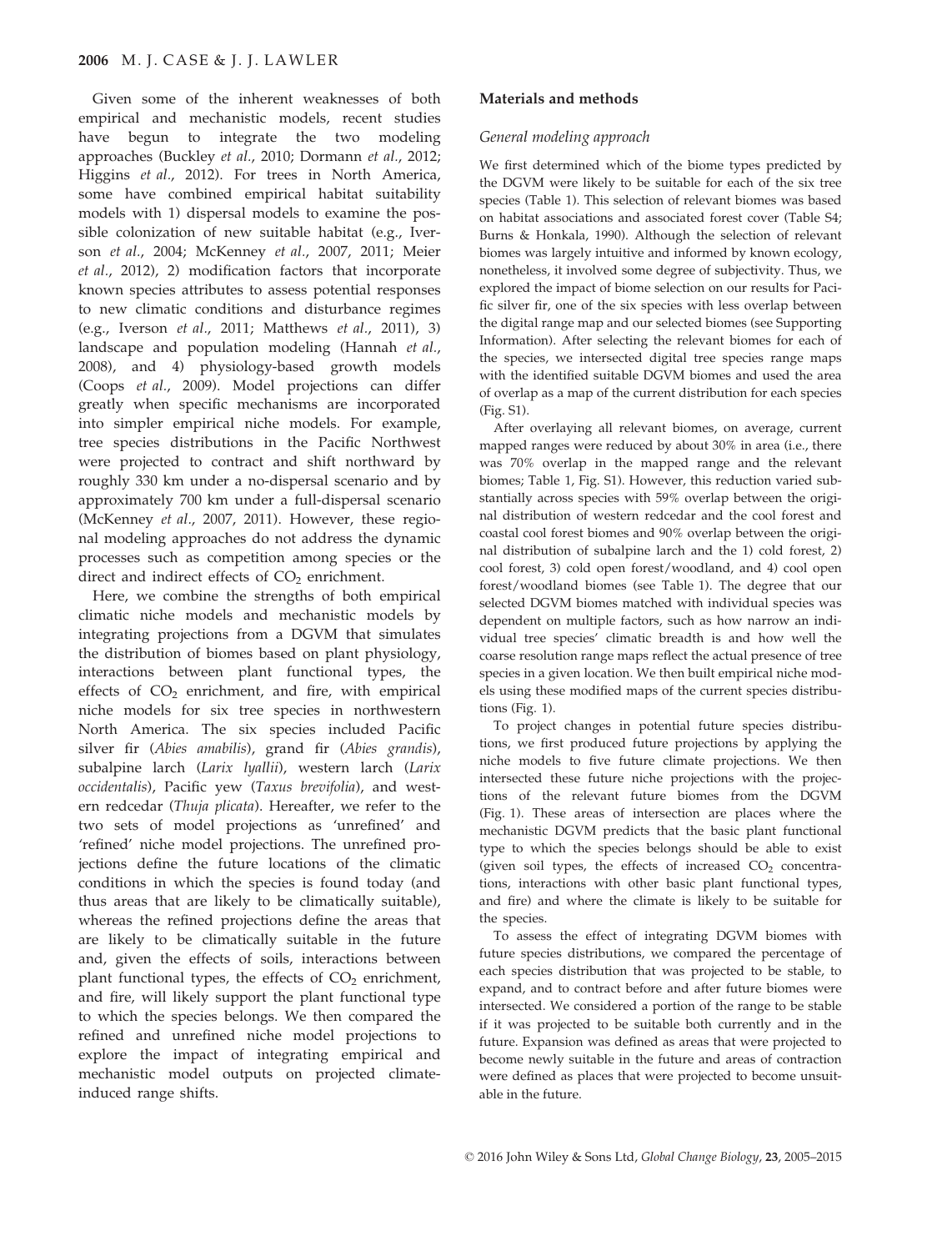Species DGVM Biomes (A) Range area as defined by digital range map (km<sup>2</sup>) (B) Intersection of current range and suitable biomes  $(km<sup>2</sup>)$ (C) Percentage of range map area within suitable projected biomes Pacific silver fir (Abies amabilis) Cold forest, cool forest 172 756 103 649 60 Grand fir (Abies grandis) Cool forest, maritime cool forest, cool open forest/woodland, cool open forest/woodland with broadleaf evergreen component 211 106 182 797 87 Subalpine larch (Larix lyallii) Cold forest, cool forest, cold open forest/woodland, cool open forest/woodland 32 573 29 262 90 Western larch (Larix occidentalis) Cold forest, cool forest, cold open forest/woodland, cool open forest/ woodland 143 450 127 460 89 Pacific yew (Taxus brevifolia) Cool forest, coastal cool forest, cool open forest/woodland with broadleaf evergreen component 349 646 246 198 70 Western redcedar (Thuja plicata) Cool forest, coastal cool forest 385 208 227 827 59

Table 1 Tree species, their relevant biomes, range area as defined by digital range maps (column A), modified range area as defined by the intersection of current range and suitable biomes (column B), and the percentage of range map area that intersects with their relevant biomes, as projected by the dynamic global vegetation model (DGVM) (column C) (Shafer et al., 2015)

Tree species and distribution maps. We modeled the potential distributions of six tree species: Pacific silver fir, grand fir, subalpine larch, western larch, Pacific yew, and western redcedar. These species represent a wide range of climatic tolerances, and their distributions were fully contained within the study area. The study area encompasses the northwestern United States and southwestern Canada. This region is roughly bounded by the Pacific Ocean to the west, the Great Plains to the east, the southwestern deserts to the south, and the boreal forest to the north.

We downloaded the digital range maps from the U.S. Geological Survey 'Atlas of United States Trees' (US Geological Survey, 1999) and gridded them at approximately  $1-km^2$  resolution. We used this relatively fine resolution to strike a balance between the ability to detect large-scale climatic patterns across the study area and the need to provide high resolution projections of potential range shifts.

Climate data. We used historical climate data from the Climatic Research Unit (CRU), University of East Anglia, CL 2.0 (New et al., 2002) and CRU TS 2.1 (Mitchell & Jones, 2005) climatology data sets. Both the CRU CL 2.0 and CRU TS 2.1 data sets were constructed from climate-station records spanning the years 1961 to 1990 and were downscaled to a  $10'$  latitude by 10' longitude global grid. We then clipped the CRU CL 2.0 and CRU TS 2.1 data sets to the study area and downscaled them further to a 30 arc-second resolution grid using a geographic distance-weighted bilinear interpolation method (Shafer et al., 2015). We identified 36 climatic and bioclimatic variables (Table S1) that are biologically important controls to tree growth (Prentice et al., 1992; McKenzie et al., 2003), and we used these to model current tree distributions.

To model future tree niches, we used future climate projections developed for the IPCC Fourth Assessment Report based on the SRES A2 greenhouse-gas emissions scenario and downscaled by Shafer et al. (2015). The A2 emissions scenario represents a world with increasing population growth, regionally oriented economic development, slower development, and implementation of new technologies (Nakicenovic & Swart, 2000). Although updated future climate projections are now available (e.g., CMIP5), the projections that we used (CMIP3) have been shown to have relatively similar climatic boundaries (Wright et al., 2016). We used projections from each of the five following general circulation models (GCMs) for the time period 2070 – 2099: CCSM3 (Collins et al., 2006), CGCM3.1 (T47) (Scinocca et al., 2008), GISS-ER (Schmidt et al., 2006), MIROC3.2 (medres) (Hasumi & Emori, 2004), and UKMO-HadCM3 (Pope et al., 2000).

Dynamic global vegetation model data. Biomes were projected by Shafer et al. (2015), using the Lund–Potsdam–Jena (LPJ) dynamic global vegetation model (Sitch et al., 2003). LPJ is a process-based model that uses monthly temperature, precipitation, sunshine, annual atmospheric  $CO<sub>2</sub>$  concentrations, and soil characteristics to simulate multiple mechanistic processes, including photosynthesis, growth, resource competition, establishment, mortality, and fire. LPJ uses this information to classify the composition and structure of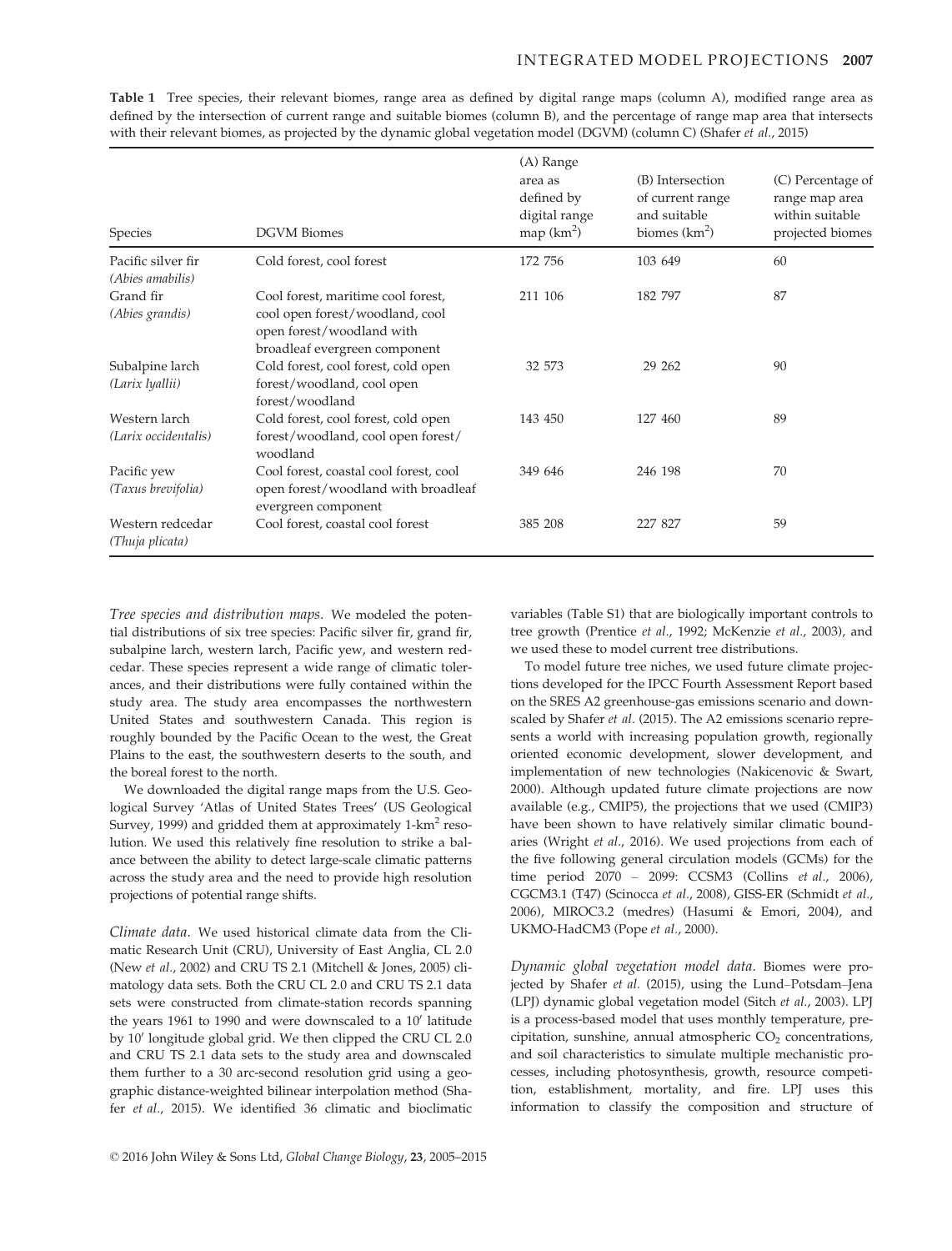

Fig. 1 The general modeling approach of combining historical climate and species range maps to build a niche model and then refining the model projections with mechanistic model output (DGVM). The top panel depicts how the niche models were built and the bottom panel shows how the niche models were used in conjunction with the DGVM outputs to project potential future distributions.

dominant vegetation in the form of plant functional types (PFTs). Each PFT is constrained by bioclimatic limits, which determine whether it can survive or regenerate within a given grid cell (Sitch et al., 2003). LPJ incorporates changes in atmospheric  $CO<sub>2</sub>$  concentrations, an important feature for accurately simulating vegetation responses to future climate change. LPJ was run with the same climate data used to build the niche models.

Niche modeling. We used the statistical program, R (R Development Core Team, 2013), and the random forests package 'randomForest' (Liaw & Wiener, 2002) to build models of species' distributions as a function of current climate. Random forest classifiers are nonparametric ensemble models composed of multiple classification trees built with randomly selected subsets of both observations and predictor variables (i.e., resampling) (Breiman, 2001). The result is a 'forest' of classification trees. Because we used categorical data, the majority prediction was tallied across trees. The resampling of predictors and observations reduces the impact of collinearity among predictor variables and allows the model to explore the full range of data space, thereby improving model fit (Elith & Graham, 2009).

We split our data set into a randomly selected 70% of the data for model training and 30% for model evaluation. To test the fit of the models and provide a metric of model accuracy, we resampled the training data set 500 times (i.e., bootstrap aggregation) and identified the cross-validated error rate reported by the model (i.e., out-of-bag errors). Preliminary analyses showed that a ratio of ten absences to one presence maximized the percent of correctly predicted presences and absences in the model evaluation data set, and therefore, we used that ratio of absences to presences when building our models. The random forest models produce probability estimates ranging from 0 to 1. We converted this range of values to a binary variable representing 'suitable' or 'unsuitable' niche predictions by determining an optimal threshold value for each species model. This threshold value was identified using the 'PresenceAbsence' package in R, which balances the relative costs of false-positive predictions and false-negative predictions by calculating the slope of a line and shifting it from the top left of the receiver operator characteristic (ROC) plot toward the lower right until it first touches the ROC curve (Freeman & Moisen, 2008). The slope of this line is based on the ratio of the relative costs of false-positive predictions and false-negative predictions divided by the prevalence (Fielding & Bell, 1997). We calculated prevalence as the overall proportion of locations where the given tree species was predicted to be present.

We identified models with the fewest number of predictor variables that still successfully predicted at least 70% of the presences and 90% of the absences in the evaluation data set. We used the mean decrease in the Gini index to identify the most important variables and of these selected the least correlated. We then rebuilt the models using these reduced sets of predictors. Most models had two to three predictor variables. Having fewer climate variables in these final models provided more parsimonious models and simplified our inferences as to the climatic controls for each species. We then used the final models to predict potential climatic suitability for each species.

#### Results

The niche models were able to relatively accurately predict the current ranges of the species. Using the reserved, evaluation data set, the out-of-bag errors averaged 2.0% for refined niche models, whereas the commission errors (i.e., predicting a presence when there is none) averaged 12.8% for refined models. The omission errors – predicting no presence when one is there – averaged 1.4% for refined models (Table 2). The out-of-bag error rate was negatively correlated with range size, with species that have the largest range also having the largest out-of-bag error. With the exception of the model built for the subalpine larch, our models required relatively few predictor variables (Table S2).

Niche model projections refined by mechanistic DGVM projections resulted in smaller future distributions than our unrefined projections for five of the six species, including Pacific silver fir, grand fir, Pacific yew, western larch, and western redcedar (Fig. 2). Neither of our modeling approaches predicted any environmentally suitable areas for subalpine larch in the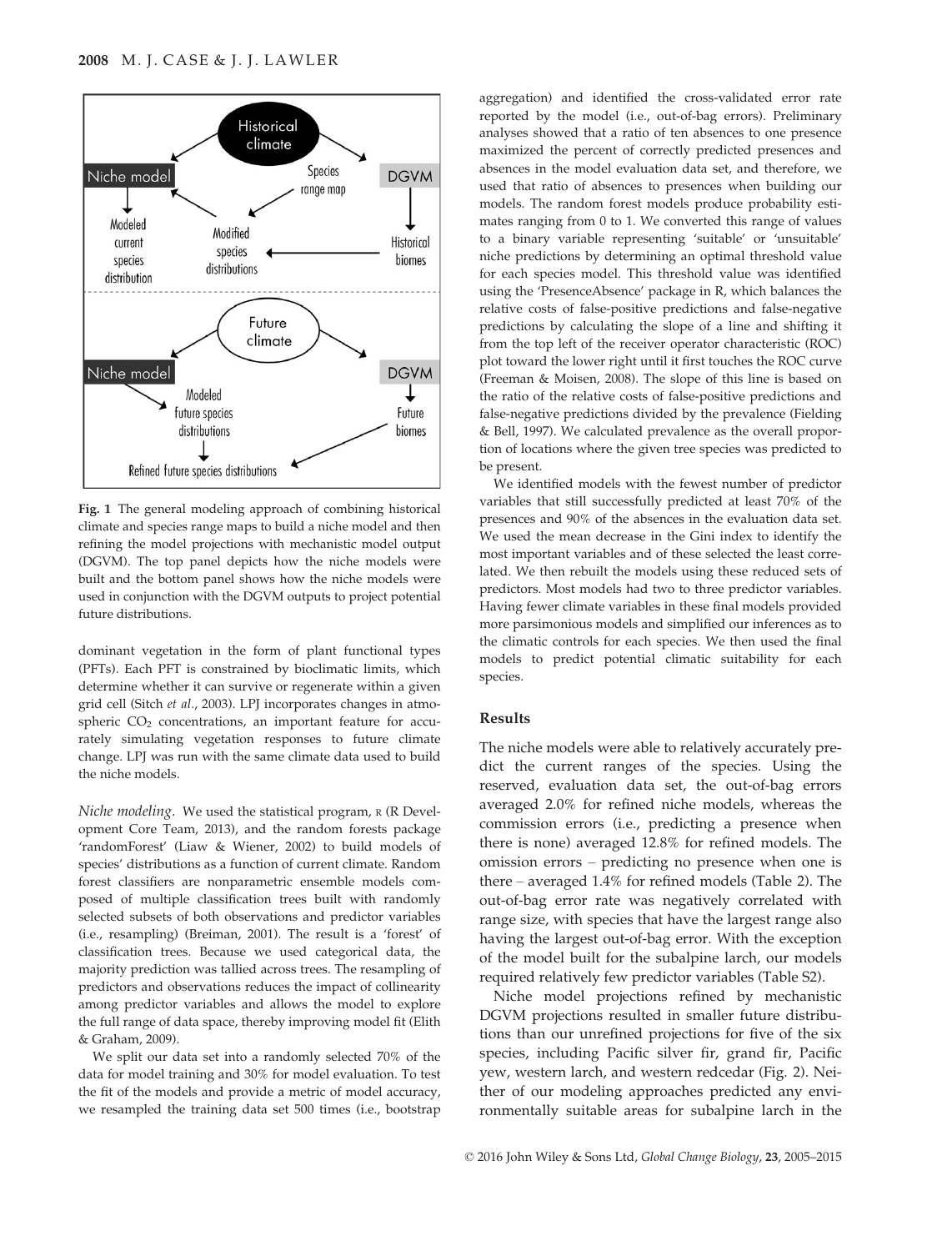Table 2 Classification errors from the confusion matrix, with out-of-bag errors (OOB), commission errors, and omission errors for the refined niche models for six tree species

| Species               | Number of<br>climate<br>variables in<br>final model | OOB<br>$(\% )$ | Commission<br>errors $(\%)$ | Omission<br>errors $(\%)$ |
|-----------------------|-----------------------------------------------------|----------------|-----------------------------|---------------------------|
| Pacific silver<br>fir | 3                                                   | 1.66           | 10.74                       | 1.38                      |
| Grand fir             | 3                                                   | 1.81           | 12.88                       | 1.22                      |
| Subalpine<br>larch    | 11                                                  | 0.55           | 2.20                        | 0.53                      |
| Western<br>larch      | 3                                                   | 1.88           | 8.96                        | 1.62                      |
| Pacific yew           | 2                                                   | 3.15           | 22.50                       | 1.73                      |
| Western<br>redcedar   | 2                                                   | 3.12           | 19.41                       | 1.98                      |

future. Refined future projections were also considerably different from unrefined projections for three species – Pacific silver fir, Pacific yew, and western redcedar (Fig. 3). For these species, the refined future projections contained fewer areas that were projected to be stable or newly suitable in the future (i.e., expand) as well as more areas of likely contraction. Although also smaller in extent, the refined projections for western larch and grand fir are somewhat similar in appearance to the unrefined projections (Fig. 3).

Refining the projections of the niche models with the outputs of the DGVM had the greatest impact on the projected areas of suitability for Pacific silver fir, Pacific yew, and western redcedar (Fig. 3). For these species, the area of projected expansion in suitability was substantially smaller and the area of projected contraction was larger after the projected future biomes were integrated. By contrast, modifying the outputs of the niche models with the DGVM outputs did little to change projected potential future distributions for western larch and grand fir. These two species also had similar projected changes in their distributions (with respect to areas of potential expansion and contraction of suitability) as forecasted by the refined and unrefined model projections. Our results also show that refining species distributions with DGVM outputs had large effects on the geographic locations of suitable habitat. These differences are most evident when examining future areas of expansion for Pacific silver fir in southwestern British Columbia, Canada, and northwestern Washington State, USA (Fig. 4).

Our sensitivity analysis for the Pacific silver fir – in which we expanded the number of biomes included in model – produced larger areas of potential range stability and expansion overall. As one might expect, including an additional biome in the model reduced the difference between the projected range change produced by refined and unrefined models (Fig. S2). However, despite this modest reduction, the refined model with the addition of a biome still projected less expansion, more contraction, and a larger net change in range than did the corresponding unrefined model.

#### Discussion

Integrated mechanistic and empirical climatic niche model outputs painted a substantially different picture of potential future niches than did the projections of more conventional empirical climatic niche models. Specifically, using available output from mechanistic models that simulate important biological processes, such as competition, physiological responses of plants to changes in atmospheric  $CO<sub>2</sub>$  concentrations, and disturbances generally reduced the area projected by niche models to be climatically suitable for species in the future. These results lend credence to the concern that empirical climatic niche models that are based solely on correlations and hence may not fully reflect the actual processes controlling a species' distribution (Guisan & Zimmermann, 2000), potentially over-predict future areas of suitability (Araújo et al., 2005).

Our results imply that species may be more heavily impacted by climate change than suggested by analyses that rely solely on empirical niche model projections. For instance, other empirical climatic niche models project that Pacific silver fir could lose just 16% of its suitable habitat, western redcedar 8%, Pacific yew 11%, and western larch 61% to 63% by the end of the century (Hamann & Wang, 2006; Rehfeldt et al., 2006). Our results indicate that these studies likely underestimate the true potential change in suitable habitat, by between 12% for western redcedar and 94% for Pacific silver fir, because they do not include mechanistic processes.

Our models projected that western larch and subalpine larch would likely experience the largest overall reductions of their current range as the climate changes. Projections from our unrefined models correspond well with projections from other studies (e.g., Hamann & Wang, 2006; Rehfeldt et al., 2006; McKenney et al., 2007, 2011; Rehfeldt & Jaquish, 2010); however, the projections from our refined models project even larger range reductions. Large areas of potential range contractions were likely driven by warming winter temperatures and declines in the moisture index and snow water equivalent (see Fig. S3). These findings support the notion that high-elevation tree species are at greater risk from climate change than some lower elevation tree species because they are projected to lose a larger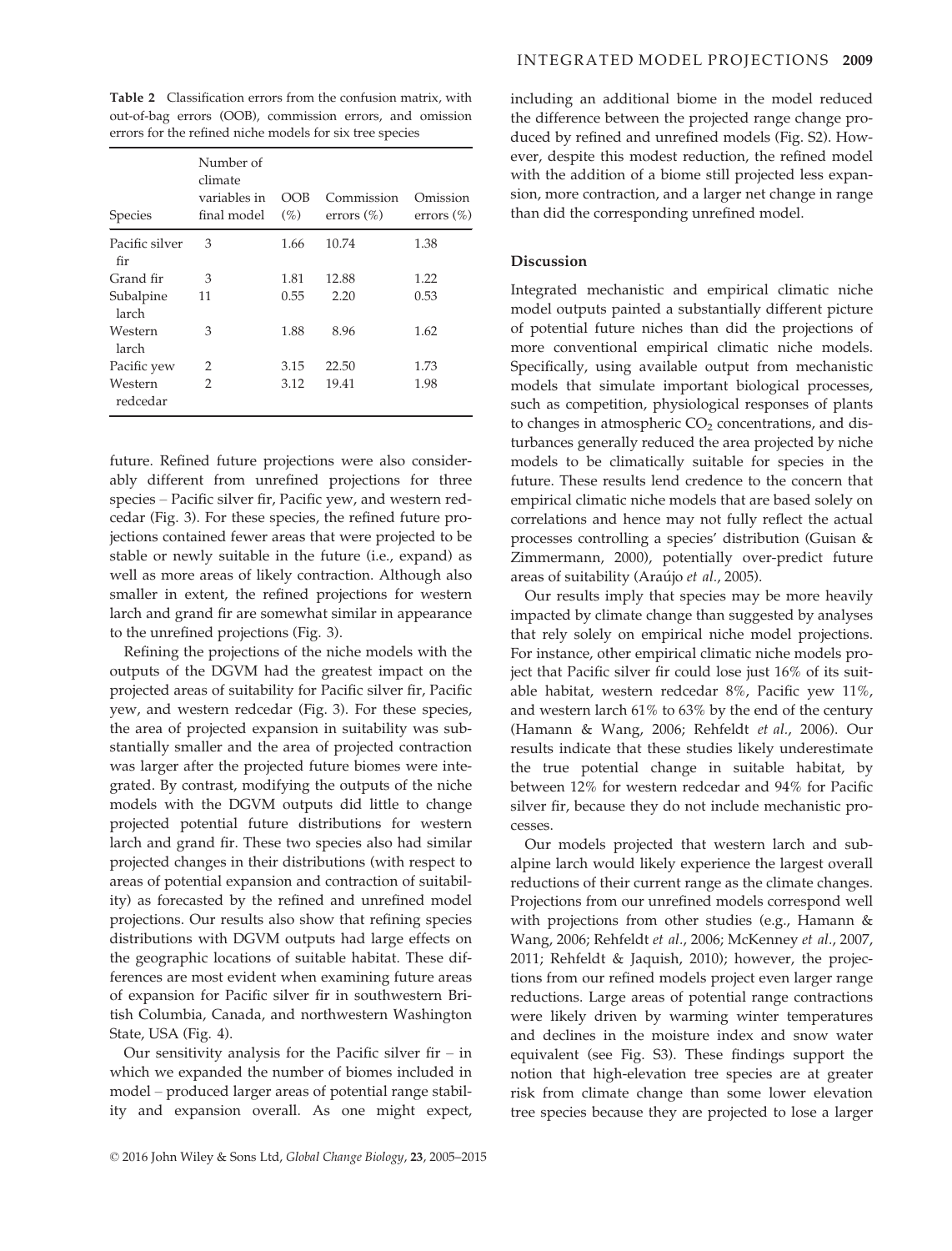

Fig. 2 Area as a percentage of the current range extent projected to remain stable, expand, and contract, as well as the net change of future suitable environmental space for five tree species for both the refined and unrefined niche models.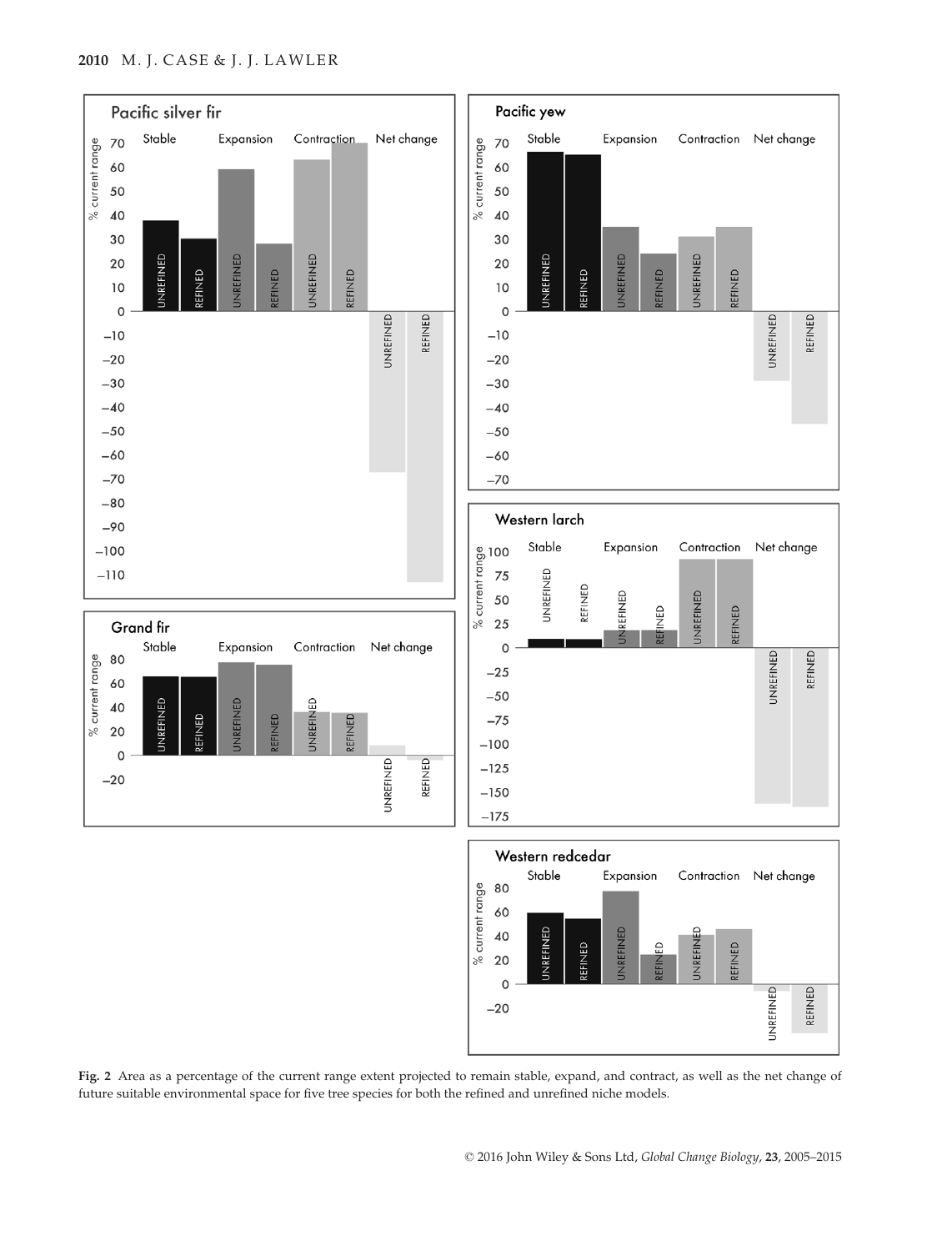

Pacific silver fir unrefined



Western larch unrefined



Western redcedar unrefined

## Legend



Pacific silver fir refined



Western larch refined



Western redcedar refined



Grand fir unrefined



Pacific yew unrefined



Grand fir refined



Pacific yew refined

| Not present<br>(5 models) | Not present<br>Expansion<br>$(1-2$ models) $(1-2$ models) | Expansion<br>$(3-4$ models) $(3-4$ models) $(5$ models)<br>Not present | Expansion | Contraction<br>(5 models) | Contraction<br>(3–4 models) (3–4 models)<br>Stable<br>$(1-2$ models) $(1-2$ models) | Stable<br>contraction | Stable<br>(5 models) |
|---------------------------|-----------------------------------------------------------|------------------------------------------------------------------------|-----------|---------------------------|-------------------------------------------------------------------------------------|-----------------------|----------------------|

Fig. 3 Future projections for the refined distributions of five tree species and agreement of the ensemble of five general circulation models for the time period 2070 to 2099 for the A2 greenhouse-gas emissions scenario. [Colour figure can be viewed at wileyonlinelibrary.com].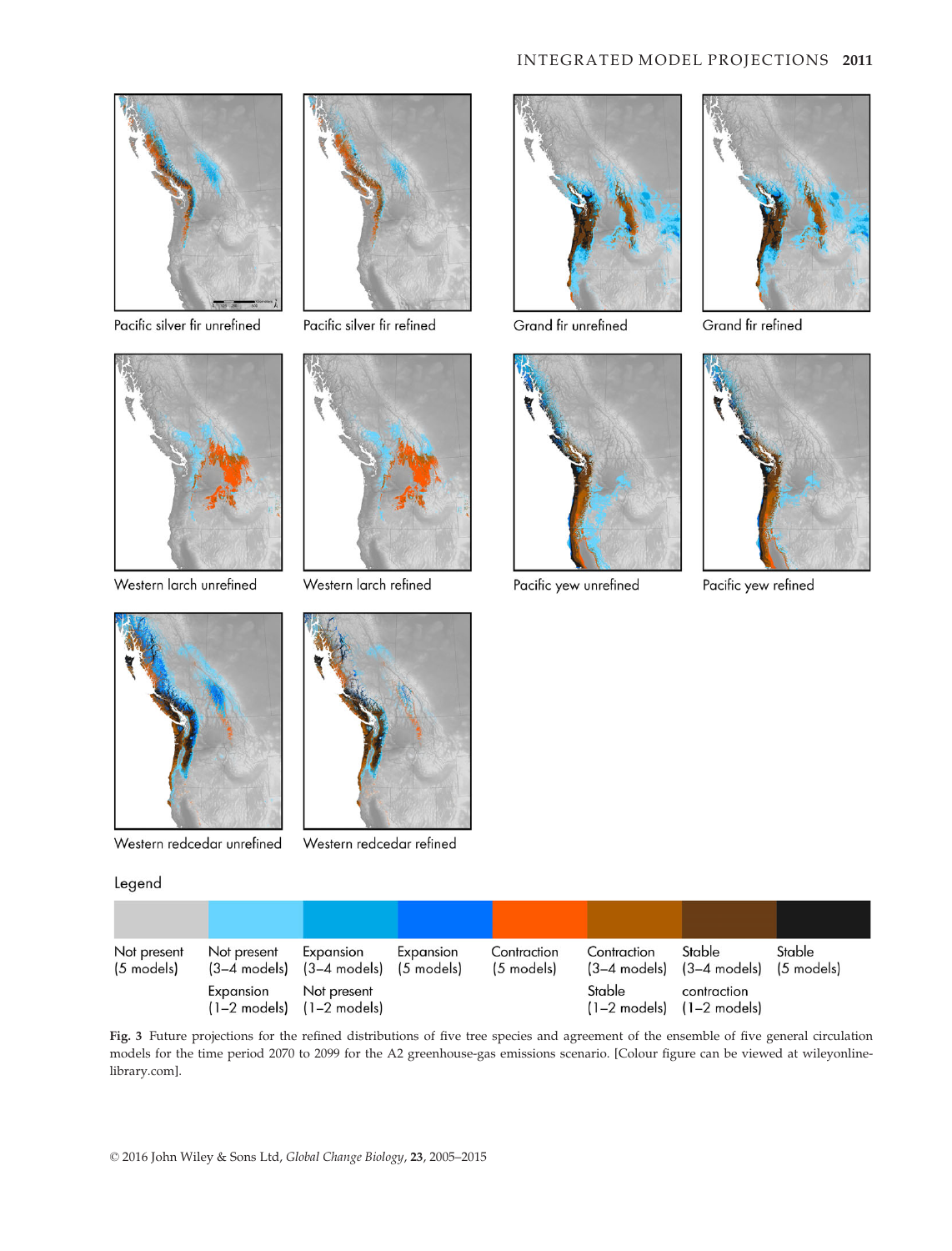

Fig. 4 Close-up future projections for the (a) unrefined and (b) refined distributions of Pacific silver fir and agreement of the ensemble of five general circulation models for the time period 2070 to 2099 for the A2 greenhouse-gas emissions scenario. The color scheme is the same as in Fig. 3. [Colour figure can be viewed at wileyonlinelibrary.com].

portion of their suitable habitat (Bell et al., 2014). Although we did not assess dispersal, western larch seeds are small and lightweight and can disperse greater distances than the heavier seeds of some of its competitors, such as Douglas-fir (Pseudotsuga menziesii) and subalpine fir (Abies lasiocarpa) (Shearer, 1959). Nevertheless, it is potentially unlikely that even tree species with greater dispersal abilities will be able to track their suitable habitat (McKenney et al., 2011). Furthermore, it is likely that changes in disturbances, such as fire, will play an increasing role in determining which tree species persist. Large fires are projected to become more frequent and intense in western North America (Littell et al., 2010; Rogers et al., 2011; Westerling et al., 2011), and many of these events may be too severe for western larch establishment.

The lack of suitable habitat for subalpine larch in the future corresponds with other studies (e.g., Hamann  $&$ Wang, 2006; Crookston et al., 2010) and is supported by ecological information about the species. For instance, subalpine larch has been found to be relatively sensitive to changes in climate and occupies some of the coldest high-elevation sites on which trees grow (Case et al., 2015). Therefore, a change in snowfall or the seasonal duration of snowpack will likely influence the ability of this species to persist in some areas. Subalpine larch also has a disjunct distribution, with a portion in the Rocky Mountains and another portion in the Cascade Range (Arno & Habeck, 1972), providing a barrier to gene flow.

Others have suggested that niche models are generally more useful for conservation planning when predicting areas of future habitat than predicting areas of future contraction (Schwartz 2012; Iverson & McKenzie, 2013). Subsequently, both our modeling approaches show that most species analyzed here are projected to potentially increase at the northern margins of their current distributions, a pattern generally consistent with other studies in the region (e.g., Hamann & Wang, 2006; Rehfeldt et al., 2006; McKenney et al., 2007; McKenney et al., 2011). Our two modeling approaches indicate areas of expansion for grand fir and Pacific yew to the north of their current distributions, largely driven by warming temperatures and an increasingly moist climate. Also, grand fir's very small net decrease in suitable habitat as projected by the refined model is attributed to the projected increase in precipitation and moisture throughout the region. Moreover, both the refined and unrefined projections for grand fir were largely driven by spring precipitation, which is projected to increase in western Washington, western British Columbia, and the Canadian Rockies (Fig. S3). LPJ, the mechanistic model used, also indicates that the extent of cool forests and coastal cool forests are projected to expand, and therefore, we have more confidence that there will be suitable habitat for grand fir to the north. As the optimal environmental space for trees continues to change, this type of information may be useful to forest managers who seek to maximize growth and productivity.

We have presented one approach for integrating empirical climatic niche and mechanistic model projections; however, other studies have explored alternative modeling techniques and methods (e.g., Iverson &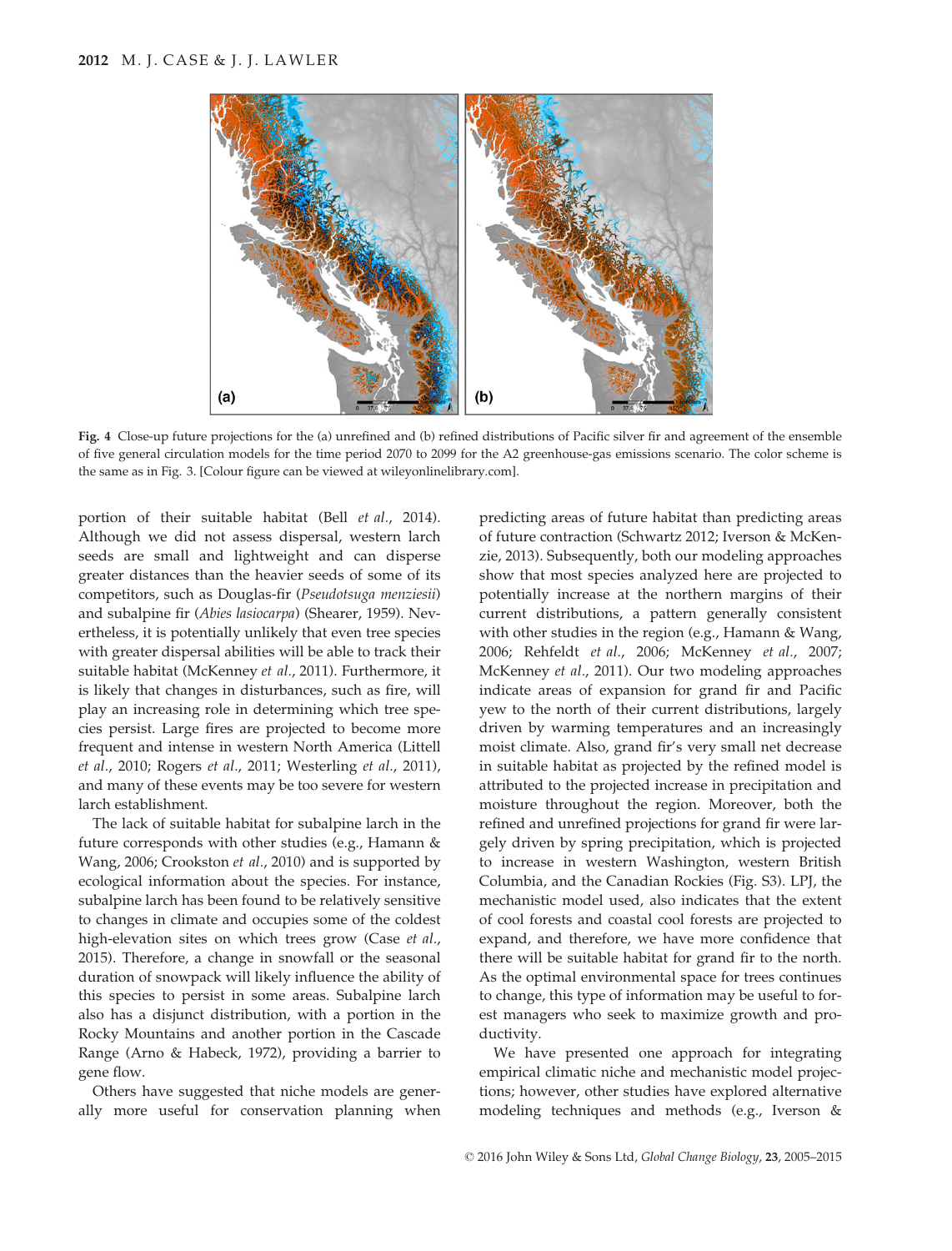McKenzie, 2013 for a review). Some of these other approaches have incorporated dispersal (Iverson et al., 2004), competition (Meier et al., 2012), and the effects of disturbance regimes (Lawson et al., 2010; Iverson et al., 2011); however, none, to our knowledge, have explicitly incorporated the effects of  $CO<sub>2</sub>$  enrichment and the subsequent species responses. For instance, higher concentrations of  $CO<sub>2</sub>$  are likely to have profound effects on the growth of plants by increasing the rate of photosynthetic carbon fixation by leaves as shown by a range of free-air carbon dioxide enrichment (FACE) experiments (Ainsworth & Rogers, 2007).

Although there are clearly advantages of integrating the outputs of mechanistic and empirical climatic niche models as we have done here, there are three key places where a modeling approach such as ours could be improved. First, because alternative empirical nichemodeling techniques tend to provide different future projections for a given species (Elith & Graham, 2009), it may be useful to use an ensemble of outputs from multiple niche-modeling techniques to provide more robust projections (Araújo & New, 2007). Second, the selection of which biomes are most relevant for each tree species likely affected our results. The distributions of some species, such as grand fir, subalpine larch, and western larch matched their respective biomes relatively well; however, the distributions of other species, particularly western redcedar and Pacific silver fir, did not. Although our selection of biomes was shown to have an effect on the future projections for Pacific silver fir (see Fig. S4), it appears that the model with an additional biome selected tends to overestimate areas of suitability (see Fig. S5) giving us cause for concern when projecting into the future. Nevertheless, the Pacific silver fir models that included an additional biome had relatively similar percent differences between refined and unrefined models compared our models with the original selection of biomes (see Fig. S2). This indicates that our conclusion – that species may be more heavily impacted by climate change than suggested by analyses that rely solely on empirical niche model projections – is robust, to a reasonable degree, to the potential effects of the process of biome selection. Finally, it is possible that our analyses underestimate the potential for a species to move into areas that are outside of its current climatic envelope. Because we modeled suitability as a subset of a species' climate envelope, we were unable to capture potential fundamental niche shifts resulting from processes such as increased water-use efficiency or changes in the factors that determine the realized niche (e.g., reduced competition). There is ample evidence of species being able to live outside of their current climate envelopes (e.g., eucalypts, Booth et al., 2015; Booth, 2016). Thus, it is

possible that these types of fundamental and realized ecological niche expansions could offset the projected contractions as forecasted by our refined vs. unrefined model projections.

Although there are several areas in which an approach such as ours could be improved, our integration of empirical climatic niche and mechanistic model outputs addresses one of the greatest challenges of anticipating potential future climate impacts on species and populations – namely the need to incorporate ecological mechanisms into models for large numbers of species. It is generally accepted that models that better reflect ecological mechanisms will better capture potential responses of species to climate change, but researchers rarely have the data to build highly mechanistic models for more than a few well-studies species. Having more mechanistic projections of potential future climate impacts on species has the potential to lead to more informed climate-adaptation planning and more effective management in the face of climate change.

#### Acknowledgements

This work was partially supported by grants from the U.S. Geological Survey and the U.S. Park Service. Thomas Hinckley and Don McKenzie provided insightful and helpful comments on an early draft of the manuscript. Climate data and DGVM projections were developed by Sarah Shafer (U.S. Geological Survey). We are also grateful to the lovely Carole Guizzetti who assisted with maps and figures. The authors declare no conflict of interest.

#### References

- Ainsworth EA, Rogers A (2007) The response of photosynthesis and stomatal conductance to rising [CO2]: mechanisms and environmental interactions. Plant, Cell & Environment, 30, 258–270.
- Araujo MB, New M (2007) Ensemble forecasting of species distributions. Trends in Ecology & Evolution, 22, 42–47.
- Araujo MB, Pearson RG, Thuiller W, Erhard M (2005) Validation of species-climate impact models under climate change. Global Change Biology, 11, 1504–1513.
- Arno SF, Habeck JR (1972) Ecology of alpine larch (Larix lyallii Parl.) in the Pacific Northwest. Ecological Monographs, 417–450.
- Bell DM, Bradford JB, Lauenroth WK (2014) Mountain landscapes offer few opportunities for high-elevation tree species migration. Global Change Biology, 20, 1441–1451.
- Booth TH (2016) Estimating potential range and hence climatic adaptability in selected tree species. Forest Ecology and Management, 366, 175-183.
- Booth TH, Broadhurst LM, Pinkard E et al. (2015) Native forests and climate change: lessons from eucalypts. Forest Ecology and Management, 347, 18–29.
- Breiman L (2001) Random forests. Machine Learning, 45, 5–32.
- Buckley LB, Urban MC, Angilletta MJ, Crozier LG, Rissler LJ, Sears MW (2010) Can mechanism inform species' distribution models? Ecology Letters, 13, 1041– 1054.
- Burns RM, Honkala BH (1990) Silvics of North America: Volume 1. Conifers: Volume 2. Hardwoods. Washington, D.C., U.S. Department of Agriculture, Forest Service.
- Case MJ, Lawler JJ, Tomasevic JA (2015) Relative sensitivity to climate change of species in northwestern North America. Biological Conservation, 187, 127–133.
- Collins WD, Bitz CM, Blackmon ML et al. (2006) The community climate system model version 3 (CCSM3). Journal of Climate, 19, 2122–2143.
- Coops NC, Waring RH (2011) Estimating the vulnerability of fifteen tree species under changing climate in Northwest North America. Ecological Modelling, 222, 2119–2129.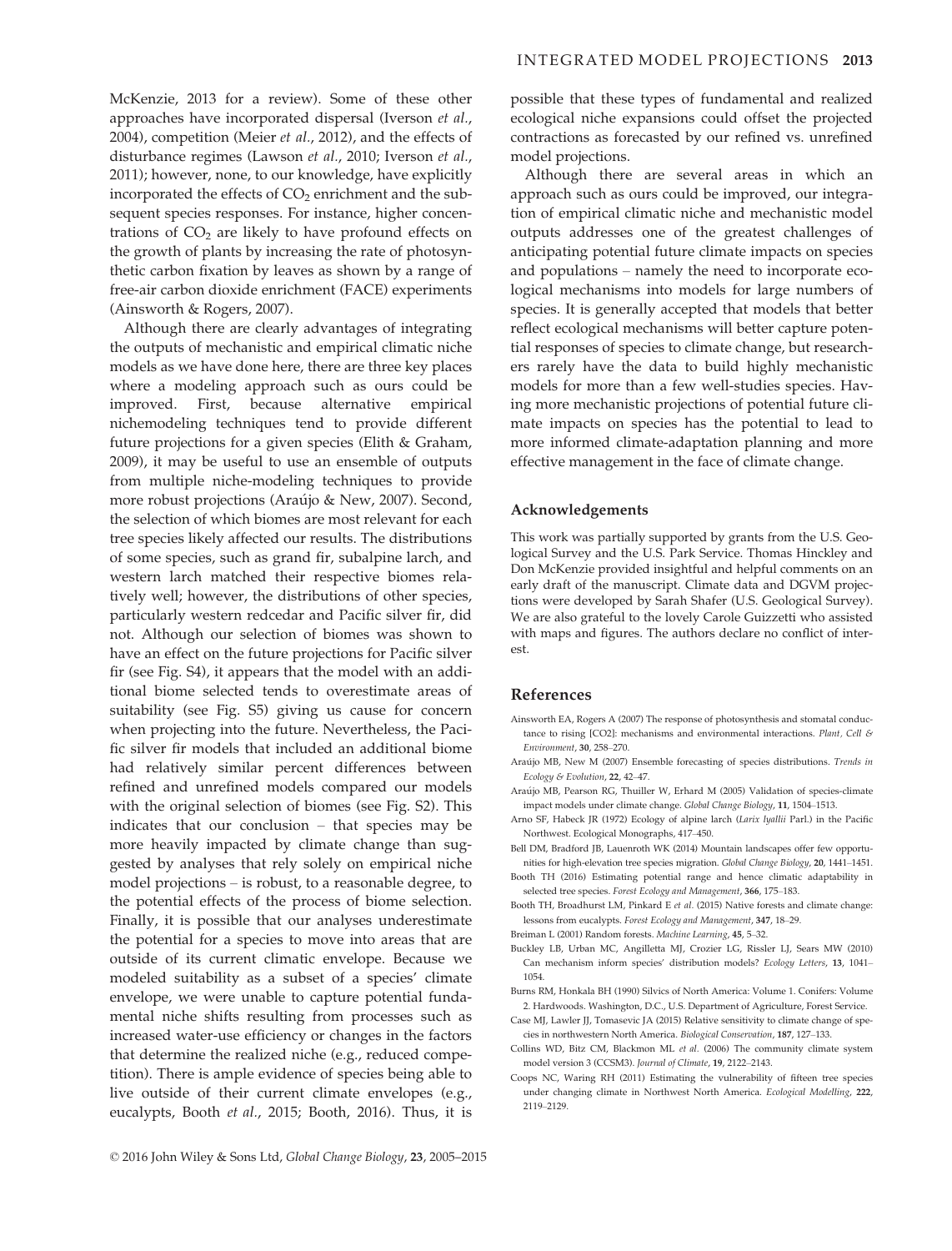#### 2014 M. J. CASE & J. J. LAWLER

- Coops NC, Waring RH, Schroeder TA (2009) Combining a generic process-based productivity model and a statistical classification method to predict the presence and absence of tree species in the Pacific Northwest, U.S.A. Ecological Modelling, 220, 1787–1796.
- Crookston NL, Rehfeldt GE, Dixon GE, Weiskittel AR (2010) Addressing climate change in the forest vegetation simulator to assess impacts on landscape forest dynamics. Forest Ecology and Management, 260, 1198–1211.
- Davis AJ, Jenkinson LS, Lawton JH, Shorrocks B, Wood S (1998) Making mistakes when predicting shifts in species range in response to global warming. Nature, 391, 783–786.
- Dormann CF, Schymanski SJ, Cabral J et al. (2012) Correlation and process in species distribution models: bridging a dichotomy. Journal of Biogeography, 39, 2119–2131.
- Elith J, Graham CH (2009) Do they? How do they? WHY do they differ? On finding reasons for differing performances of species distribution models. Ecography, 32, 66–77.
- Ettinger AK, Ford KR, HilleRisLambers J (2011) Climate determines upper, but not lower, altitudinal range limits of Pacific Northwest conifers. Ecology, 92, 1323-1331.
- Fielding AH, Bell JF (1997) A review of methods for the assessment of prediction errors in conservation presence/absence models. Environmental Conservation, 24, 38–49.
- Freeman EA, Moisen G (2008) PresenceAbsence: an R package for presence absence analysis. Journal of Statistical Software, 23, 1–31.
- Guisan A, Zimmermann NE (2000) Predictive habitat distribution models in ecology. Ecological Modelling, 135, 147–186.
- Hamann A, Wang T (2006) Potential effects of climate change on ecosystem and tree species distribution in British Columbia. Ecology, 87, 2773–2786.
- Hampe A (2004) Bioclimate envelope models: what they detect and what they hide. Global Ecology and Biogeography, 13, 469–471.
- Hannah L, Midgley G, Davies I et al. (2008) BioMove-Creation of a Complex and Dynamic Model for Assessing the Impacts of Climate Change on California Vegetation. California Energy Commission, Sacramento, CA, USA.
- Hasumi H, Emori S (2004) K-1 Coupled GCM (MIROC) Description. Center for Climate System Research, University of Tokyo, Tokyo.
- Higgins SI, O'Hara RB, Bykova O et al. (2012) A physiological analogy of the niche for projecting the potential distribution of plants. Journal of Biogeography, 39, 2132– 2145.
- Iverson L, McKenzie D (2013) Tree-species range shifts in a changing climate: detecting, modeling, assisting. Landscape Ecology, 28, 879–889.
- Iverson L, Schwartz MW, Prasad A (2004) Potential colonization of newly available tree-species habitat under climate change: an analysis for five eastern US species. Landscape Ecology, 19, 787–799.
- Iverson L, Prasad A, Matthews S, Peters M (2011) Lessons learned while integrating habitat, dispersal, disturbance, and life-history traits into species habitat models under climate change. Ecosystems, 14, 1005–1020.
- Lawson DM, Regan HM, Zedler PH, Franklin J (2010) Cumulative effects of land use, altered fire regime and climate change on persistence of Ceanothus verrucosus, a rare, fire-dependent plant species. Global Change Biology, 16, 2518–2529.
- Liaw A, Wiener M (2002) Classification and regression by randomForest. R News, 2, 18–22.
- Littell J, Oneil E, McKenzie D, Hicke J, Lutz J, Norheim R, Elsner M (2010) Forest ecosystems, disturbance, and climatic change in Washington State, USA. Climatic Change, 102, 129–158.
- Matthews SN, Iverson LR, Prasad AM, Peters MP, Rodewald PG (2011) Modifying climate change habitat models using tree species-specific assessments of model uncertainty and life history-factors. Forest Ecology and Management, 262, 1460– 1472.
- McKenney DW, Pedlar JH, Lawrence K, Campbell K, Hutchinson MF (2007) Beyond traditional hardiness zones: using climate envelopes to map plant range limits. BioScience, 57, 929–937.
- McKenney DW, Pedlar JH, Rood RB, Price D (2011) Revisiting projected shifts in the climate envelopes of North American trees using updated general circulation models. Global Change Biology, 17, 2720–2730.
- McKenzie D, Peterson DW, Peterson DL, Thornton PE (2003) Climatic and biophysical controls on conifer species distributions in mountain forests of Washington State, USA. Journal of Biogeography, 30, 1093–1108.
- Meier ES, Lischke H, Schmatz DR, Zimmermann NE (2012) Climate, competition and connectivity affect future migration and ranges of European trees. Global Ecology and Biogeography, 21, 164–178.
- Mitchell TD, Jones PD (2005) An improved method of constructing a database of monthly climate observations and associated high-resolution grids. International Journal of Climatology, 25, 693–712.
- Nakicenovic N, Swart R (eds.) (2000) Emissions Scenarios: A Special Report of Working Group III of the Intergovernmental Panel on Climate Change. Cambridge University Press, Cambridge.
- New M, Lister D, Hulme M, Makin I (2002) A high-resolution data set of surface climate over global land areas. Climate Research, 21, 1–25.
- Pearson RG (2006) Climate change and the migration capacity of species. Trends in Ecology & Evolution, 21, 111–113.
- Pearson RG, Dawson TP (2003) Predicting the impacts of climate change on the distribution of species: are bioclimate envelope models useful? Global Ecology and Biogeography, 12, 361–371.
- Pope DV, Gallani LM, Rowntree RP, Stratton AR (2000) The impact of new physical parametrizations in the Hadley Centre climate model: hadAM3. Climate Dynamics, 16, 123–146.
- Prentice IC, Cramer W, Harrison SP, Leemans R, Monserud RA, Solomon AM (1992) A global biome model based on plant physiology and dominance, soil properties and climate. Journal of Biogeography, 19, 117–134.
- R Development Core Team(2013) R: A Language and Environment for Statistical Computing. R Foundation for Statistical Computing, Vienna, Austria. ISBN 3-900051-07-0. Available online: [http://www.R-project.org.](https://egeanet.vjf.inserm.fr) R version 3.0.1 (2013-05-16) – "Good Sport" Copyright (C) 2013 The R Foundation for Statistical Computing Platform: x86\_64-w64-mingw32/x64 (64-bit).
- Rehfeldt GE, Jaquish BC (2010) Ecological impacts and management strategies for western larch in the face of climate-change. Mitigation and Adaptation Strategies for Global Change, 15, 283–306.
- Rehfeldt GE, Crookston NL, Warwell MV, Evans JS (2006) Empirical analyses of plant-climate relationships for the western United States. International Journal of Plant Sciences, 167, 1123–1150.
- Rogers BM, Neilson RP, Drapek R, Lenihan JM, Wells JR, Bachelet D, Law BE (2011) Impacts of climate change on fire regimes and carbon stocks of the U.S. Pacific Northwest. Journal of Geophysical Research, 116, G03037.
- Schmidt GA, Ruedy R, Hansen JE et al. (2006) Present-day atmospheric simulations using GISS ModelE: comparison to in situ, satellite, and reanalysis data. Journal of Climate, 19, 153–192.
- Schwartz MW (2012) Using niche models with climate projections to inform conservation management decisions. Biological Conservation, 155, 149–156.
- Scinocca JF, McFarlane NA, Lazare M, Li J, Plummer D (2008) Technical Note: the CCCma third generation AGCM and its extension into the middle atmosphere. Atmospheric Chemistry and Physics, 8, 7055–7074.
- Shafer SL, Bartlein PJ, Gray EM, Pelltier RT (2015) Projected future vegetation changes for the northwest United States and southwest Canada at a fine spatial resolution using a dynamic global vegetation model. PLoS ONE, 10, e0138759.
- Shearer RC (1959) Western larch seed dispersal over clear-cut blocks in northwestern Montana. Montana Academy of Science, Proceedings, 19, 130–134.
- Sitch S, Smith B, Prentice IC et al. (2003) Evaluation of ecosystem dynamics, plant geography and terrestrial carbon cycling in the LPJ dynamic global vegetation model. Global Change Biology, 9, 161–185.
- US Geological Survey(1999) Digital representation of "Atlas of United States Trees" by EL Little, Jr. Available at: [http://gec.cr.usgs.gov/data/little](https://egeanet.vjf.inserm.fr). (accessed 1 August 2015).
- Westerling AL, Turner MG, Smithwick EAH, Romme WH, Ryan MG (2011) Continued warming could transform Greater Yellowstone fire regimes by mid-21st century. Proceedings of the National Academy of Sciences, 108, 13165–13170.
- Wright AN, Schwartz MW, Hijmans RJ, Bradley Shaffer H (2016) Advances in climate models from CMIP3 to CMIP5 do not change predictions of future habitat suitability for California reptiles and amphibians. Climatic Change, 134, 579–591.